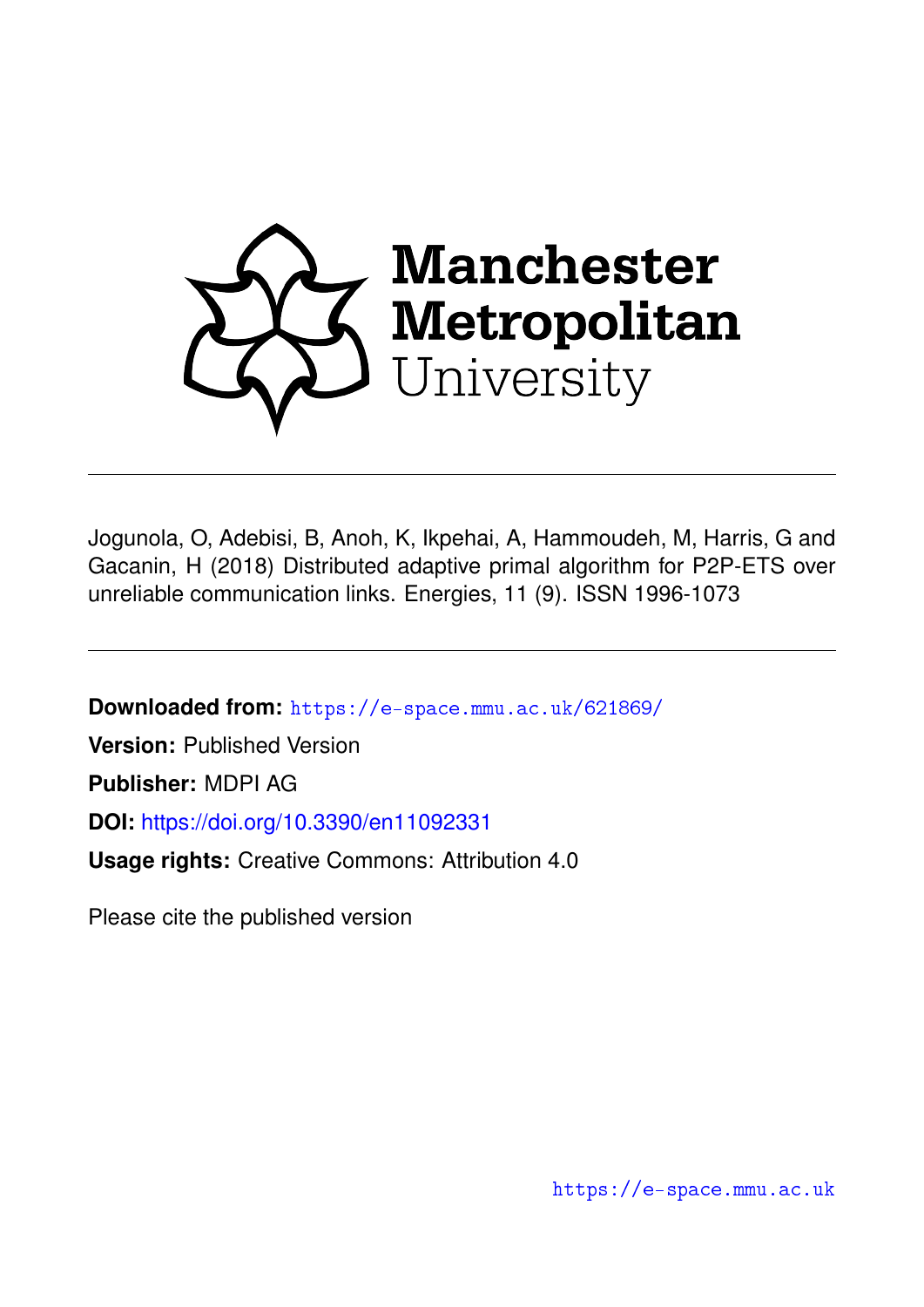

*Article*

# **Distributed Adaptive Primal Algorithm for P2P-ETS over Unreliable Communication Links**

**Olamide Jogunola <sup>1</sup> [ID](https://orcid.org/0000-0002-2701-9524) , Bamidele Adebisi 1,\* [ID](https://orcid.org/0000-0001-9071-9120) , Kelvin Anoh <sup>1</sup> [ID](https://orcid.org/0000-0002-2538-6945) , Augustine Ikpehai <sup>1</sup> [ID](https://orcid.org/0000-0002-5254-8188) , Mohammad Hammoudeh <sup>1</sup> [ID](https://orcid.org/0000-0003-1058-0996) , Georgina Harris <sup>2</sup> [ID](https://orcid.org/0000-0002-0297-6010) and Haris Gacanin <sup>3</sup>**

- <sup>1</sup> School of Engineering, Manchester Metropolitan University, Manchester M1 5GD, UK; olamide.jogunola@stu.mmu.ac.uk (O.J.); k.anoh@mmu.ac.uk (K.A.); a.ikpehai@mmu.ac.uk (A.I.); m.hammoudeh@mmu.ac.uk (M.H.)
- <sup>2</sup> Faculty of Mathematics, Computing and Technology, The Open University, Milton Keynes MK7 6AA, UK; g.harris@open.ac.uk
- <sup>3</sup> Nokia-Bell Labs, Copernicuslaan, 50, 2018 Antwerp, Belgium; haris.gacanin@nokia-bell-labs.com
- **\*** Correspondence: b.adebisi@mmu.ac.uk; Tel.: +44-161-247-1647

Received: 13 August 2018; Accepted: 31 August 2018; Published: 4 September 2018



**Abstract:** Algorithms for distributed coordination and control are increasingly being used in smart grid applications including peer-to-peer energy trading and sharing to improve reliability and efficiency of the power system. However, for realistic deployment of these algorithms, their designs should take into account the suboptimal conditions of the communication network, in particular the communication links that connect the energy trading entities in the energy network. This study proposes a distributed adaptive primal (DAP) routing algorithm to facilitate communication and coordination among proactive prosumers in an energy network over imperfect communication links. The proposed technique employs a multi-commodity flow optimization scheme in its formulation with the objective to minimize both the communication delay and loss of energy transactional messages due to suboptimal network conditions. Taking into account realistic constraints relating to network delay and communication link capacity between the peers, the DAP routing algorithm is used to evaluate network performance using various figures of merit such as probability of signal loss, message delay, congestion and different network topologies. Further, we address the link communication delay problem by redirecting traffic from congested links to less utilized ones. The results show that the proposed routing algorithm is robust to packet loss on the communication links with a 20% reduction in delay compared with hop-by-hop adaptive link state routing algorithm.

**Keywords:** distributed algorithm; peer-to-peer (P2P); energy trading and sharing (ETS); communication; distributed energy resources (DER); multi-commodity network; prosumer; delay; virtual microgrid (VMG)

# **1. Introduction**

The integration of independent and distributed energy resources (DER) into the energy grid has brought new challenges in energy coordination and control [\[1](#page-14-0)[,2\]](#page-14-1). Energy producers who also consume (or prosumers) mostly rely on renewable sources which are intermittent in nature. This introduces challenges to the conventional plants which need to ramp up quickly when renewable contribution falls below an acceptable level. In peer-to-peer energy trading and sharing (P2P-ETS), this also means unpredictable generation capacity which can destabilize the network. Effective energy coordination and control could alleviate these challenges and realize a more stable and reliable energy grid [\[3\]](#page-14-2). Some centralized approaches have been discussed in the literature, for instance, [\[4,](#page-14-3)[5\]](#page-14-4), that require a single component to assess the whole system and make decisions for other peers

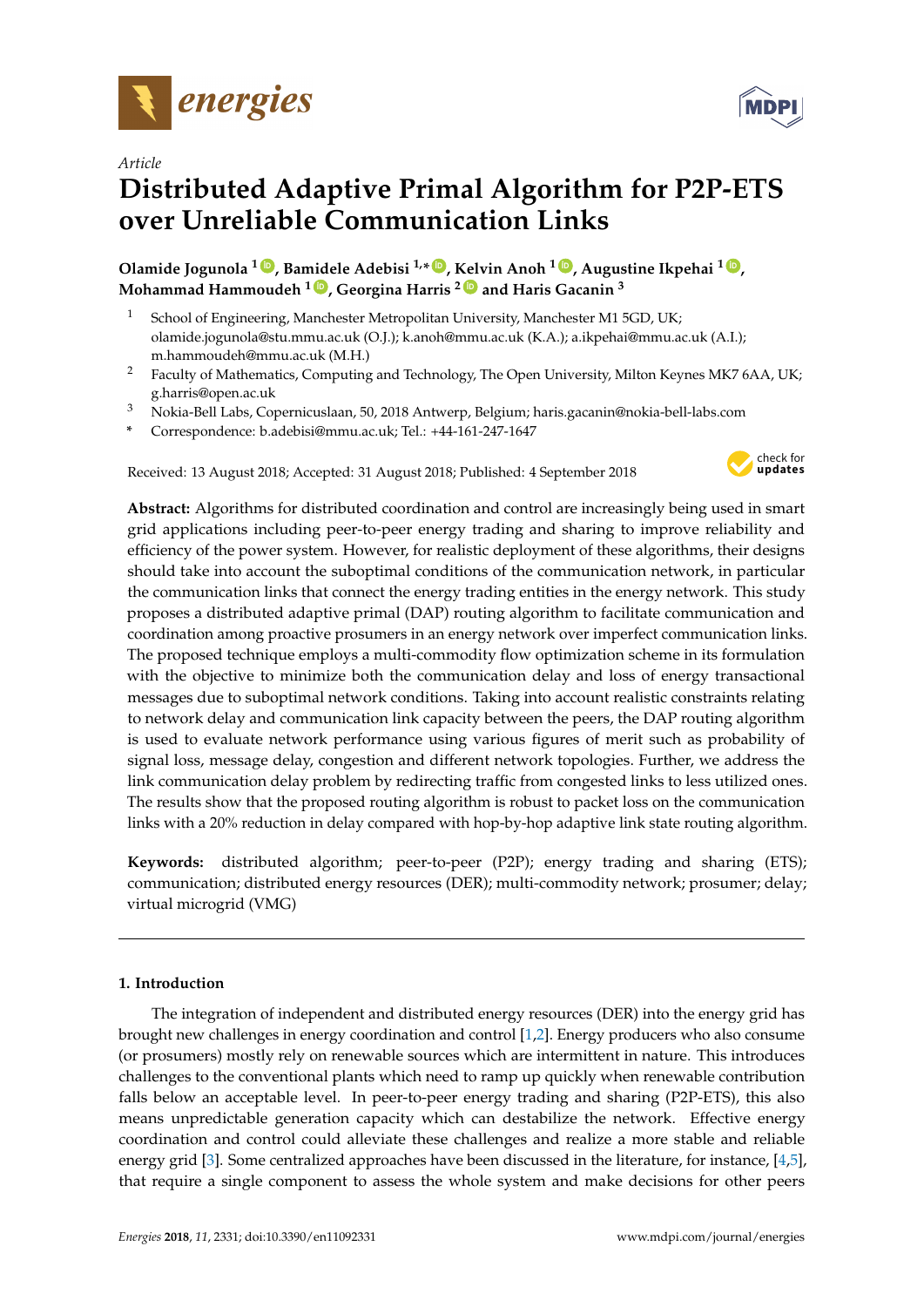in the network. Centralized approaches may be subject to single point of failure, high overhead cost, non-proactive measures in the presence of fault or general performance limitations like limited flexibility and scalability [\[6](#page-14-5)[–8\]](#page-14-6). To overcome these challenges, recent efforts have been diverted to distributed energy coordination [\[9](#page-14-7)[,10\]](#page-14-8). The prosumers may be grouped into virtual clusters or virtual microgrids (VMGs) for better management with the potential of increasing energy trading efficiency [\[9,](#page-14-7)[10\]](#page-14-8).

Distributed algorithms have been proposed for coordination and control of energy system applications [\[11–](#page-14-9)[16\]](#page-15-0). In these algorithms, each peer maintains a local approximate value of its cost function and communicates directly with connected neigbours until all the peers in the network reach a consensus through information exchange. The information exchanged by the peers converges to an optimal value in a connected communication network [\[8\]](#page-14-6). It is a general assumption in the literature that perfect communication links exist amongst these peers (e.g., see [\[12](#page-15-1)[,17](#page-15-2)[–19\]](#page-15-3)) without considering the effect of unreliable links on the convergence speed and time of the distributed algorithm. However, a real communication network may be subjected to signal delay, fluctuations due to environmental conditions, or to packet loss due to faults on the communication links, resulting in non convergence of the distributed consensus algorithm [\[20\]](#page-15-4). It is therefore desirable to investigate the impact of imperfect communication links on the distributed algorithms for energy applications especially in energy trading and sharing, and develop algorithms that are not only resilient against these imperfections, but also future-proof for emerging smart grid applications including P2P energy trading.

Efforts have been made in recent works to cope with the effect of unreliable communication links on some energy network applications, in particular, for energy dispatch problems (EDP) [\[8,](#page-14-6)[15\]](#page-15-5), where individual generators produce enough energy to meet the aggregate demand of the network. Performance indicators considered include communication delay [\[21,](#page-15-6)[22\]](#page-15-7) and unreliable communication links subject to packet drops [\[8\]](#page-14-6). While these studies considered the constraints of a single network at a time, distributed algorithms for energy coordination especially for P2P-ETS application should be tested with more network constraints. This is because real-time or near real-time transactions are involved, and a significant delay in routing the energy request information among the peers in the network could result in failed transactions. Communication delay could result from congestion on the communication links, due to improper routing of information. In practical system designs, congestion could result from maximally utilizing the bandwidth installed on the communication links, thus increasing the delay and message drops.

This paper proposes a distributed adaptive primal (DAP) routing algorithm based on a multi-commodity flow (MCF) [\[23\]](#page-15-8) optimization and gradient projection [\[24\]](#page-15-9), where the local estimate or transmitted message of each prosumer is represented as a commodity transmitted in the network. We test the robustness of DAP routing algorithm to communication link constraints particular to P2P-ETS, including congestion, packet drop, delay and different topologies. The goal in P2P-ETS is to ensure all messages transmitted in the network are received accordingly without loss and within acceptable delay cost.

Compared with the existing distributed energy coordination algorithm, the main contributions of this work can be summarized as follows:

- We propose a DAP routing algorithm to efficiently route energy request information in a network of proactive prosumers until a consensus is reached. The robustness of the proposed DAP routing algorithm is tested against unreliability and other link constraints that have impacts on the optimal communication amongst the trading prosumers, compared to the existing literature that assumes perfect communication links exists among the energy trading entities [\[12,](#page-15-1)[17](#page-15-2)[–19\]](#page-15-3);
- The algorithm tends to reduce communication delay resulting from long queuing of messages. This is achieved by setting a limiting indicator on the communication link using the gradient update of the link states to adaptively route the messages via less congested paths, compared to [\[25\]](#page-15-10) that calculate the shortest path based on link state marginal cost. With the limiting indicator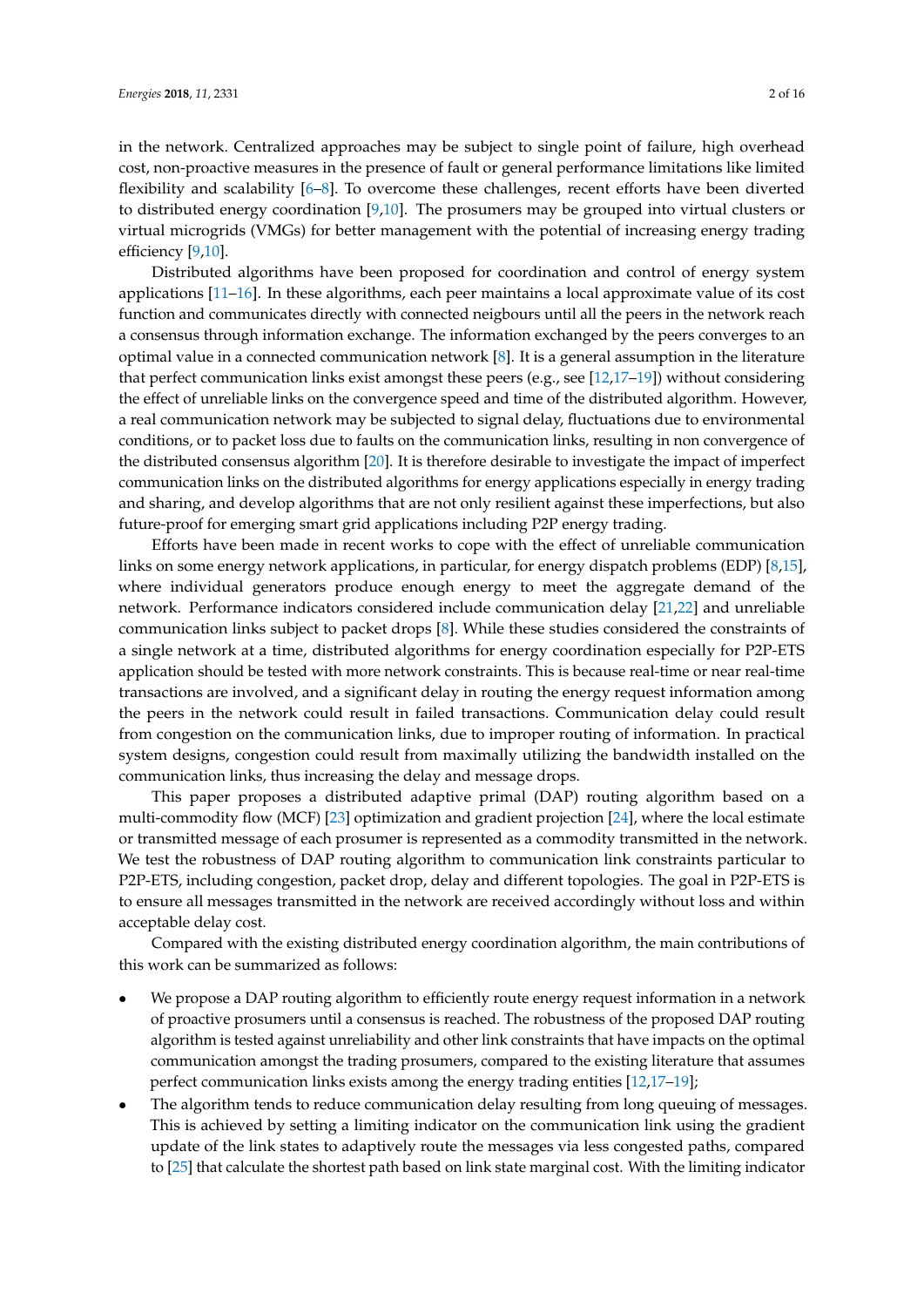and gradient update, the delay cost function associated with maximum capacity utilization is maximally reduced;

• As a result of the adaptive nature of the proposed routing algorithm, future grids will benefit through reduced delay and lower bandwidth requirement. This can be observed from the result which shows a 20% reduction in delay compared to hop-by-hop adaptive link state routing algorithm  $[25]$ . Further, in contrast to  $[8,15]$  $[8,15]$  that examined delay and packet loss, we tested the robustness of the proposed DAP routing algorithm to more stringent communication network constraints including delay, packet loss, congestion and different network topologies. The result shows that these constraints if not checked, would impact negatively the communication and transactions of the energy trading entities.

The organization of the remaining sections of the paper is as follows: Relevant literature review and the optimization problem for practical routing design challenges are presented in Sections [2](#page-3-0) and [3](#page-4-0) respectively. The DAP routing algorithm and implications to P2P-ETS is presented in Section [4,](#page-5-0) whilst simulation and result analysis are discussed in Section [5.](#page-7-0) Section [6](#page-13-0) draws conclusions and identifies potential future work.

# <span id="page-3-0"></span>**2. Literature Review**

The broader implications associated with energy networks is the avenue to create neighbourhoods that integrate energy producers and consumers within a given locality. Distributed energy coordination and sharing algorithms aim to minimize the energy cost of each prosumer whilst meeting the aggregate energy demand and satisfying their individual generator output capacity. These algorithms have been widely investigated for use in energy networks in applications ranging from economic dispatch problems [\[8,](#page-14-6)[15\]](#page-15-5), decentralized energy management [\[11](#page-14-9)[,21\]](#page-15-6), scheduling algorithms for smart grids [\[26\]](#page-15-11), distributed energy trading in microgrids [\[12](#page-15-1)[,13](#page-15-12)[,16](#page-15-0)[,27\]](#page-15-13), distributed optimal power flow [\[28\]](#page-15-14) and distributed voltage control [\[29\]](#page-15-15) etc. without examining the underlying communication network. However, to assess the effect of the communication infrastructure on these applications, recent works have considered network delay [\[15\]](#page-15-5), packet loss [\[8\]](#page-14-6) and time-varying network topologies of the communication networks. The authors in [\[30\]](#page-15-16) applied a gradient method to handle cases of time-varying directed networks and [\[15\]](#page-15-5) uses gradient push-sum method for cases including communication delays.

While the motivation for this study is energy network applications, our proposed framework is related to distributed optimization which can be used to address other cyber-physical networked systems with unreliable communication links [\[31](#page-15-17)[–33\]](#page-15-18). Packet drops on communication links are modeled as a time-varying graph in [\[31\]](#page-15-17), and a distributed algorithm was proposed to solve the optimization problem. Whilst [\[32,](#page-15-19)[33\]](#page-15-18) utilized a running sum in their optimization algorithm, the distributed algorithm presented in [\[34\]](#page-15-20) is based on the Newton-Raphson method [\[35\]](#page-16-0). Other studies that uses communication systems in the management of peer-to-peer energy trading are documented in [\[36\]](#page-16-1).

Management systems for energy networks capable of integrating data forecasting, transactions and optimization tools will play an active function in the distributed control of power networks [\[37\]](#page-16-2). In view of this, the flexibility, scalability and efficiency offered by a MCF network [\[38](#page-16-3)[–40\]](#page-16-4) can be utilized for the power optimization tasks. MCF has been used successfully in communication networks [\[40\]](#page-16-4), wireless sensor networks [\[39\]](#page-16-5), distribution networks and transportation networks [\[23\]](#page-15-8) to direct either continuous or discrete data from the source to destination using the available resources installed on the network. MCF network optimization has been recently formulated for energy network management [\[37\]](#page-16-2), and applied to smart grid applications in [\[41\]](#page-16-6). However, no computational or simulation analysis of its suitability was reported. Thus to the best of our knowledge, this is the first paper to fully model distributed energy coordination using MCF whilst also testing the robustness of the proposed algorithm over unreliable communication links. Table [1](#page-4-1) summarizes the relevant literatures considered.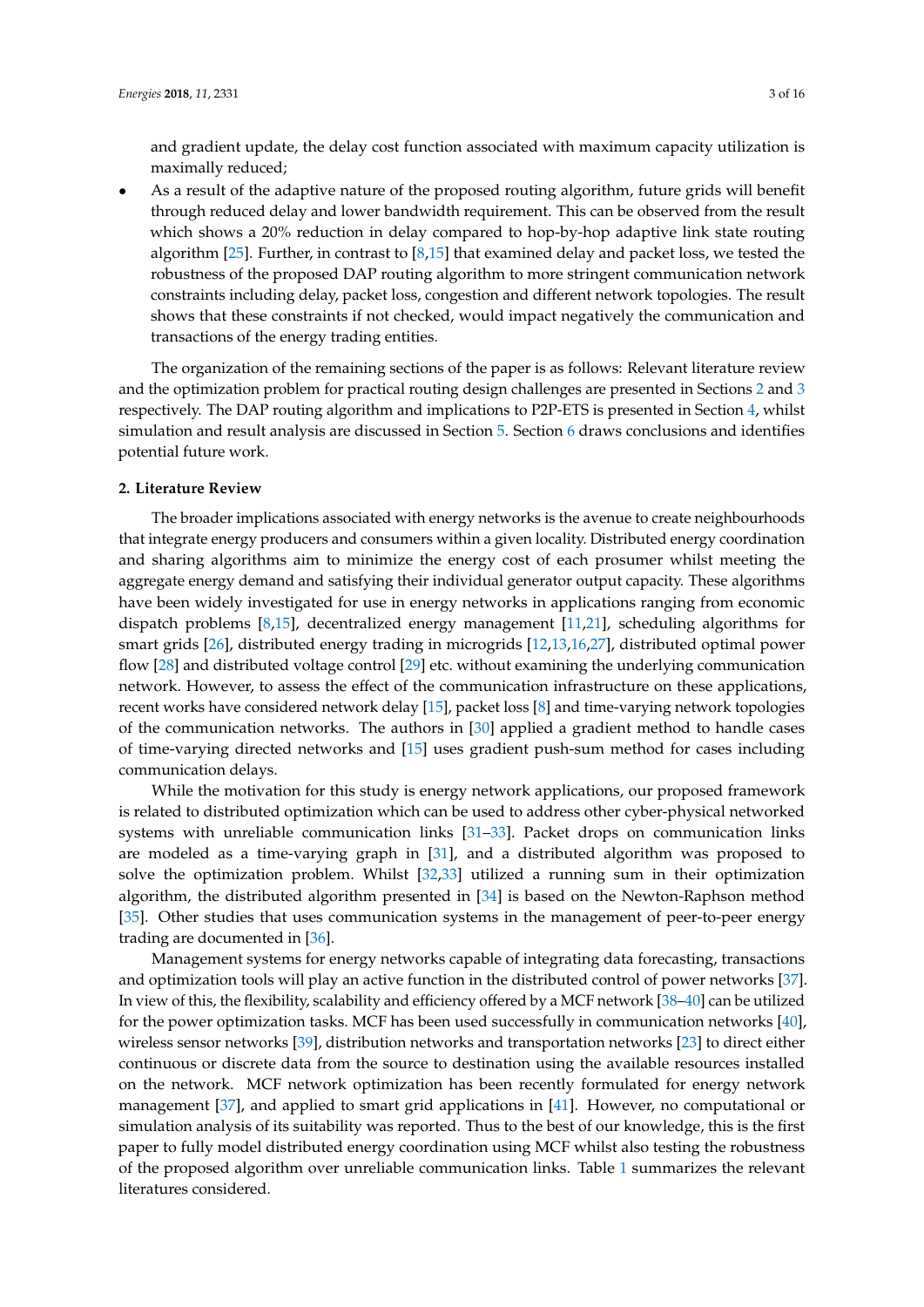| Ref.   | <b>Energy Netw.</b> | No of Peers | Method            | <b>Network Constraints</b> |                |             |         |
|--------|---------------------|-------------|-------------------|----------------------------|----------------|-------------|---------|
|        |                     |             |                   | Delay                      | Loss           | Netw. Util. | Conges. |
| [8]    | Yes                 | 5           | Gradient Push-sum | No                         | Yes            | No          | No      |
| $[15]$ | Yes                 | Up to $14$  | Gradient Push-sum | Yes                        | No             | No          | No      |
| $[13]$ | Yes                 | 4           | Subgradient       | N <sub>0</sub>             | No             | No          | No      |
| $[14]$ | Yes                 | 3           | Subgradient       | No                         | No             | No          | No      |
| [12]   | Yes                 | Up to $64$  | <b>ADMM</b>       | No                         | No             | No          | No      |
| $[25]$ | N <sub>0</sub>      | Up to $50$  | MC.               | Yes                        | N <sub>0</sub> | Yes         | Yes     |
| DAP    | Yes                 | Up to $30$  | MC Subgradient    | Yes                        | Yes            | Yes         | Yes     |

<span id="page-4-1"></span>

|  |                                                                        |  |  |  | Table 1. Review of Relevant Literatures. Netw. Util: Network Utilization; Conges.: Congestion; |
|--|------------------------------------------------------------------------|--|--|--|------------------------------------------------------------------------------------------------|
|  | ADMM: Alternating direction method of multipliers; MC: Multicommodity. |  |  |  |                                                                                                |

## <span id="page-4-0"></span>**3. Problem Formulation**

This study considers a model that focuses on the communication process amongst prosumers rather than on the electrical operations of the grid. The objective is to minimize loss of transactional messages and communication delay. Thus, it is assumed that each prosumer has its desired energy needs precomputed before communicating the message to other prosumers. The optimal control and routing algorithm should be completely distributed, relying on only local information available at each prosumer unit, i.e., each prosumer is only aware of its local energy demand message.

## *3.1. Communication Network*

Given a time-varying network  $\mathcal{G}(t) = (\mathcal{V}, \mathcal{E}(t))$  of  $\mathcal{V} = \{1, \dots, \mathcal{N}\}\$ prosumers.  $\mathcal{G}(t)$  is a strongly connected undirected graph as shown in Figure [1,](#page-4-2) where every peer in the network is reachable from every other peer, i.e., there exists a directed path from peer  $n_i$  to peer  $n_j$  in the network.  $\mathcal{E}(t) \subseteq \mathcal{V} \times \mathcal{V}$  is a set of bidirectional links that changes over time according to the state of the link at time, *t*. A directed link from  $n_i$  to  $n_j$  is denoted by  $(i, j) \in \mathcal{E}$ . Each directed link is characterized by its bandwidth capacity,  $c_{i,j}$ , the flow of energy message,  $x_{i,j}$ , network delay function,  $\Phi_{i,j}$ , and signal loss probability,  $k_{i,j}$ .

<span id="page-4-2"></span>

**Figure 1.** An example of IEEE five-bus system showing the composition and connectivity of prosumers [\[27\]](#page-15-13).

## *3.2. Multi-Commodity Network Flow Model*

The network problem is modeled as a MCF network optimization [\[38–](#page-16-3)[40\]](#page-16-4), to reflect differences in each prosumer cost function. A MCF network accepts multiple transactional messages in  $\mathcal G$  and it models the average behaviour of the data transmissions across the network [\[23\]](#page-15-8) utilizing the resources installed on the network. We denote commodity as energy request messages for the rest of the paper.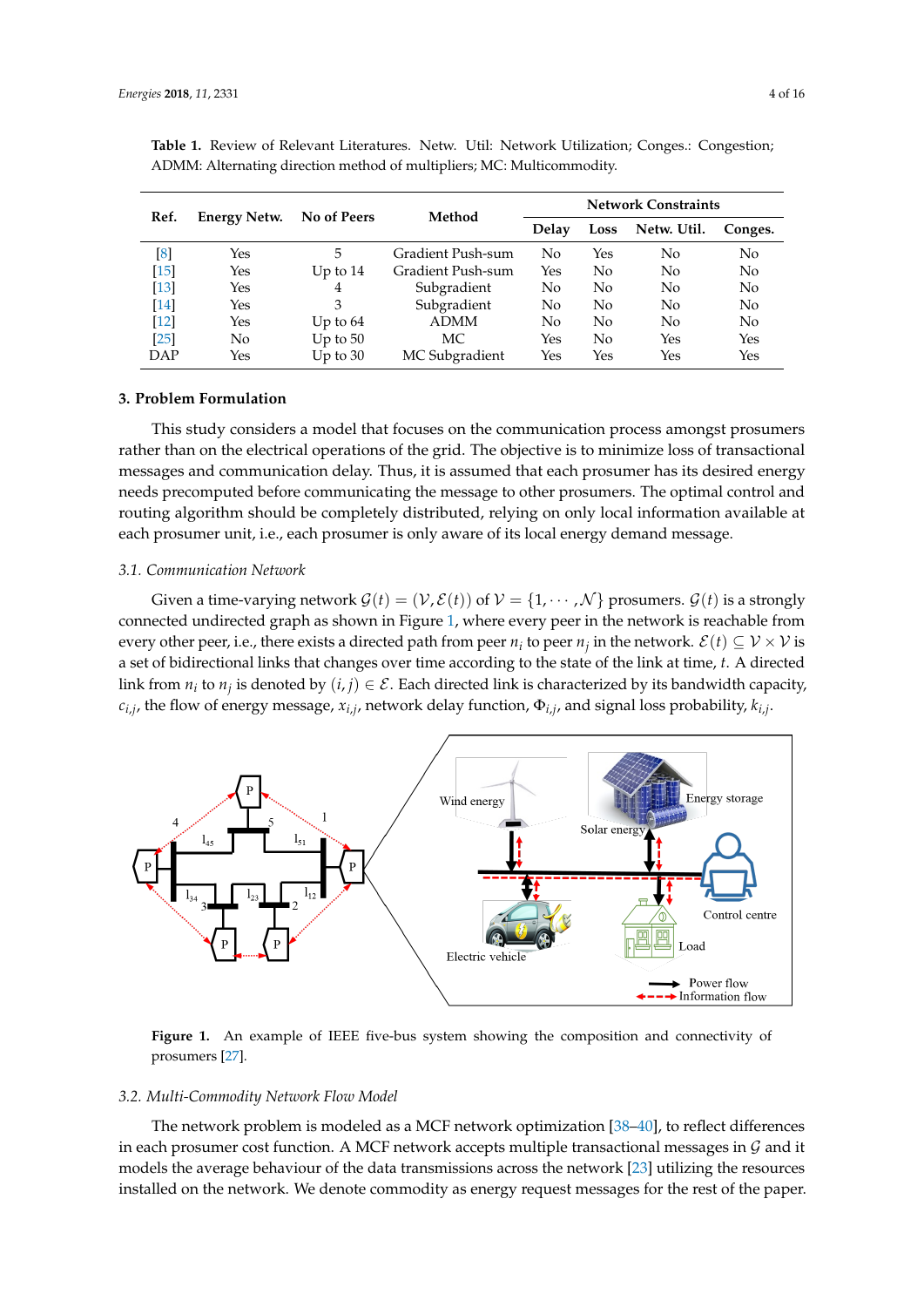The most basic multi-commodity network representation is given by [\[37\]](#page-16-2)

$$
\min \sum_{k \in \mathcal{K}} \sum_{(i,j) \in \mathcal{A}} C_{ijk}(x_{ijk})
$$
\nsubject to:

\n\n- conservation of flow constraints
\n- unit constraints
\n

where A denotes the set of arcs/links in the network,  $x_{ijk}$  is the flow of commodity  $k$  on the arc between the nodes  $(n_i, n_j)$ , whilst the objective function  $\mathcal{C}_{ijk}(x_{ijk})$  is the cost of flow in arcs, which is a convex monotonically increasing function [\[37\]](#page-16-2). The decision variables in this model are energy flows observing energy flow conservation in nodes, i.e., the flow entering the node (supply) must be equal to the flow leaving the node (demand).

Without loss of generality, the optimal message routing optimization is expressed in a flow-based MCF network formulation as follows:

<span id="page-5-4"></span>
$$
\min \sum_{x_{i,j}^d} \Phi_{i,j}(x_{i,j})
$$
\n(1a)

$$
s.t: \sum_{i,j\in\mathcal{I}_n} x_{i,j}^d = \sum_{i,j\in\mathcal{U}_n} x_{i,j}^d, \qquad \forall n \in \mathcal{N}, \quad d \in \mathcal{D}
$$
 (1b)

$$
\sum_{i,j} x_{i,j}^d \le c_{i,j}, \qquad \forall i,j \in \mathcal{E}, \quad d \in \mathcal{D}
$$
 (1c)

<span id="page-5-3"></span><span id="page-5-2"></span><span id="page-5-1"></span>
$$
x_{i,j}^d \ge 0, \qquad \forall i,j \in \mathcal{E}, \quad d \in \mathcal{D} \tag{1d}
$$

where cost function,  $\Phi(\cdot)$ , associates a cost to a link,  $(i, j)$ , and  $x_{i,j}$ , is the total traffic flow on link  $(i, j)$  in the network.  $x_{i,j}^d$  represents the flow on link  $(i, j)$  corresponding to commodity  $d$ .  $\mathcal{I}_n$  is the ingress link to an intermediary or destination peer  $n_j$ , while  $\mathcal{U}_n$  is the egress link from a source or intermediary peer *n<sup>i</sup>* . Equation [\(1b\)](#page-5-1) is the conservation of flow constraint on energy transshipment nodes, i.e., the total message flow into a peer is equal to the total message out flow. Constraints [\(1c\)](#page-5-2) suggest that the message flow in link, (*i*, *j*), must not exceed the capacity of the link *ci*,*<sup>j</sup>* . Constraint [\(1d\)](#page-5-3) represents non-negativity of the flow traffic,  $x_{i,j}^d$ , traversing the network.

#### <span id="page-5-0"></span>**4. DAP-Adaptive Routing Algorithm**

It is assumed that the cost function Φ*i*,*<sup>j</sup>* is differentiable and bounded because of its convexity. Thus, there exists an  $\mathcal{L} < \infty$  such that  $\Phi'_{i,j}(x) \leq \mathcal{L} \quad \forall (i,j) \in [0,\infty]^{\mathcal{N}}_n$ .

## *4.1. The Proposed DAP Iterative Algorithm*

At the *t*th iteration, let  $x_{i,j}(t)$  denote the value of the traffic rate variable  $x_{i,j}$ . By applying a gradient projection algorithm [\[23,](#page-15-8)[42\]](#page-16-7) to problem [\(1\)](#page-5-4), we have:

$$
x_{i,j}(t+1) = \left[x_{i,j}(t) - \alpha(t) \left(\sum_{x_{i,j}^d} \Phi'_{i,j}(x_{i,j}(t)) - l_{i,j} + v_d\right)\right] \quad \forall d \in \mathcal{D}, \quad (i,j) \in \mathcal{E}
$$
 (2)

where  $\alpha(t)$  is the step size at the *t*th iterative step and  $\Phi'_{i,j}$  represents the weights of the communication links which can be expressed as the gradient of the objective function as

<span id="page-5-6"></span><span id="page-5-5"></span>
$$
\Phi'_{i,j} = \frac{\partial \phi}{\partial x_{i,j}}(x) = \sum_{(i,j)\in \mathcal{E}} \frac{\partial \Phi_{i,j}}{\partial x_{i,j}}(x_{i,j}), \quad \forall (i,j) \in \mathcal{E}
$$
\n(3)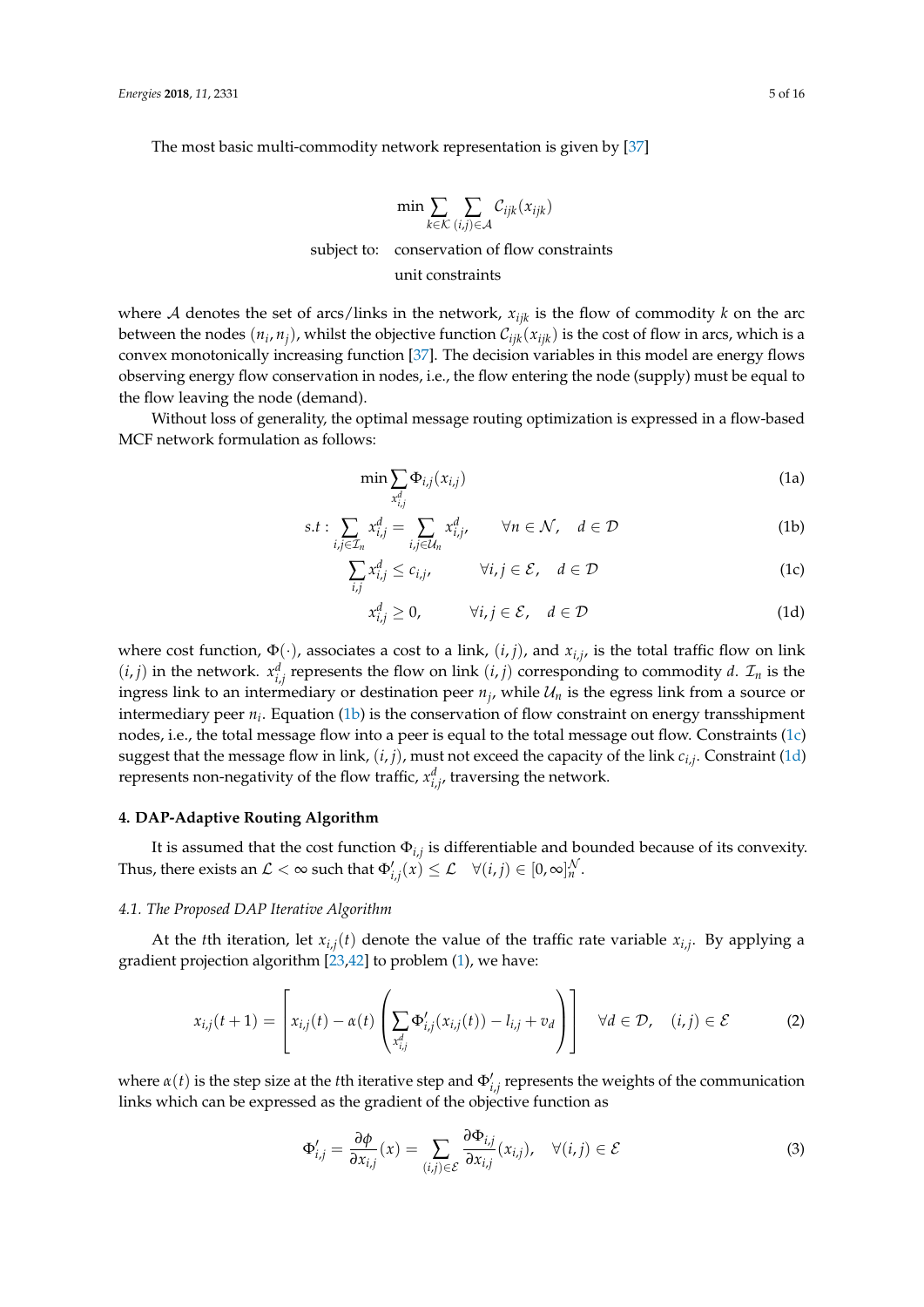<span id="page-6-0"></span>*li*,*j* is expressed as

$$
\int 0, \quad if \sum_{i,j} x_{i,j}^d < c_{i,j} \quad \forall (i,j) \in \mathcal{E} \tag{4a}
$$

$$
l_{i,j} = \begin{cases} 1, & if \sum_{i,j} x_{i,j}^d \ge c_{i,j} \quad \forall (i,j) \in \mathcal{E}. \end{cases}
$$
 (4b)

Equation [\(4\)](#page-5-5) represents the link utilization indicator for each link in the network. A link  $(i, j)$  is maximally utilized if  $l_{i,j} = 1$ , and vice versa.  $v_d$  is given by the expression

$$
\begin{cases}\n0, & if \sum_{i,j \in \mathcal{I}_n} x_{i,j} = \sum_{i,j \in \mathcal{U}_n} x_{i,j}\n\end{cases}
$$
\n(5a)

$$
v_d = \begin{cases} \n\quad & i, j \in \mathcal{I}_n \\ \n1, & if \sum_{i,j \in \mathcal{I}_n} x_{i,j} > \sum_{i,j \in \mathcal{U}_n} x_{i,j} \\ \n\end{cases} \tag{5b}
$$

$$
\left(-1, \quad if \sum_{i,j\in\mathcal{I}_n} x_{i,j} < \sum_{i,j\in\mathcal{U}_n} x_{i,j}.\right) \tag{5c}
$$

<span id="page-6-1"></span>Equation [\(5\)](#page-6-0) represents the peer capacity utilization indicator. An intermediary peer along the path of a message is considered fully utilized if  $v_d = 1$ , underutilized if  $v_d = -1$  and balanced if  $v_d = 0$ . Each link monitors the value  $\Phi'_{i,j}(x_{i,j})$  as a function of the traffic traversing the link and signals the updated value to each prosumer in the network. The iterative update of [\(2\)](#page-5-6) has a simple interpretation, the traffic on each link decreases if the source peer is underutilized or the destination peer is fully utilized, and vice versa. Similarly, the traffic on each link decreases by the gradient of the objective function while it increases or decreases according to the number of congested links on the path.

The iterative update can be formally expressed as

$$
\int\limits_{\Gamma} \left[ x_{i,j}(t) - \alpha(t) \left( \sum_{x_{i,j}} \Phi'_{i,j}(x_{i,j}(t)) - l_{i,j} + v_d \right) \right]_+ if i, j \in \mathcal{U}_n \tag{6a}
$$

$$
x_{i,j}(t+1) = \begin{cases} \left[ x_{i,j}(t) - \alpha(t) \left( \sum_{x_{i,j}} \Phi'_{i,j}(x_{i,j}(t)) - l_{i,j} - v_d \right) \right]_+ if i, j \in \mathcal{I}_n \\ \left[ x_{i,j}(t) - \alpha(t) \left( -l_{i,j} + v_d \right) \right]_+ otherwise. \end{cases}
$$
 (6b)

$$
\left[ x_{i,j}(t) - \alpha(t) \left( -l_{i,j} + v_d \right) \right]_+ \text{ otherwise.}
$$
 (6c)

This gradient projection iteration is performed by each prosumer using only local information available at each prosumer, yielding to a distributed approach that does not depend on network-wide knowledge. In other words, each communication link  $(i, j)$  monitors the gradient value  $\Phi'_{i,j}(x_{i,j})$ , representing the flow traffic on the link as a measure to deter maximum link utilization. The monitored gradient value is periodically communicated to every prosumer in the network. In response, each prosumer adaptively modifies the routing according to [\(6\)](#page-6-1). The summary of the proposed DAP algorithm is given in Algorithm [1.](#page-7-1)

## *4.2. Implication of Model Solution to P2P-ETS*

In P2P, delay is a critical factor as the peers would not reach a consensus in time in the presence of communication delay. This would affect service delivery. For instance, prosumer A and prosumer B in an energy network are about to transact, a significant communication delay from either party could result in exchanging the transactional message with another prosumer with a faster response. This implies that, prosumer A or B will lose the deal and hence the supposed profit. Amongst the leading factors affecting network delay is communication link congestion. The higher the utilization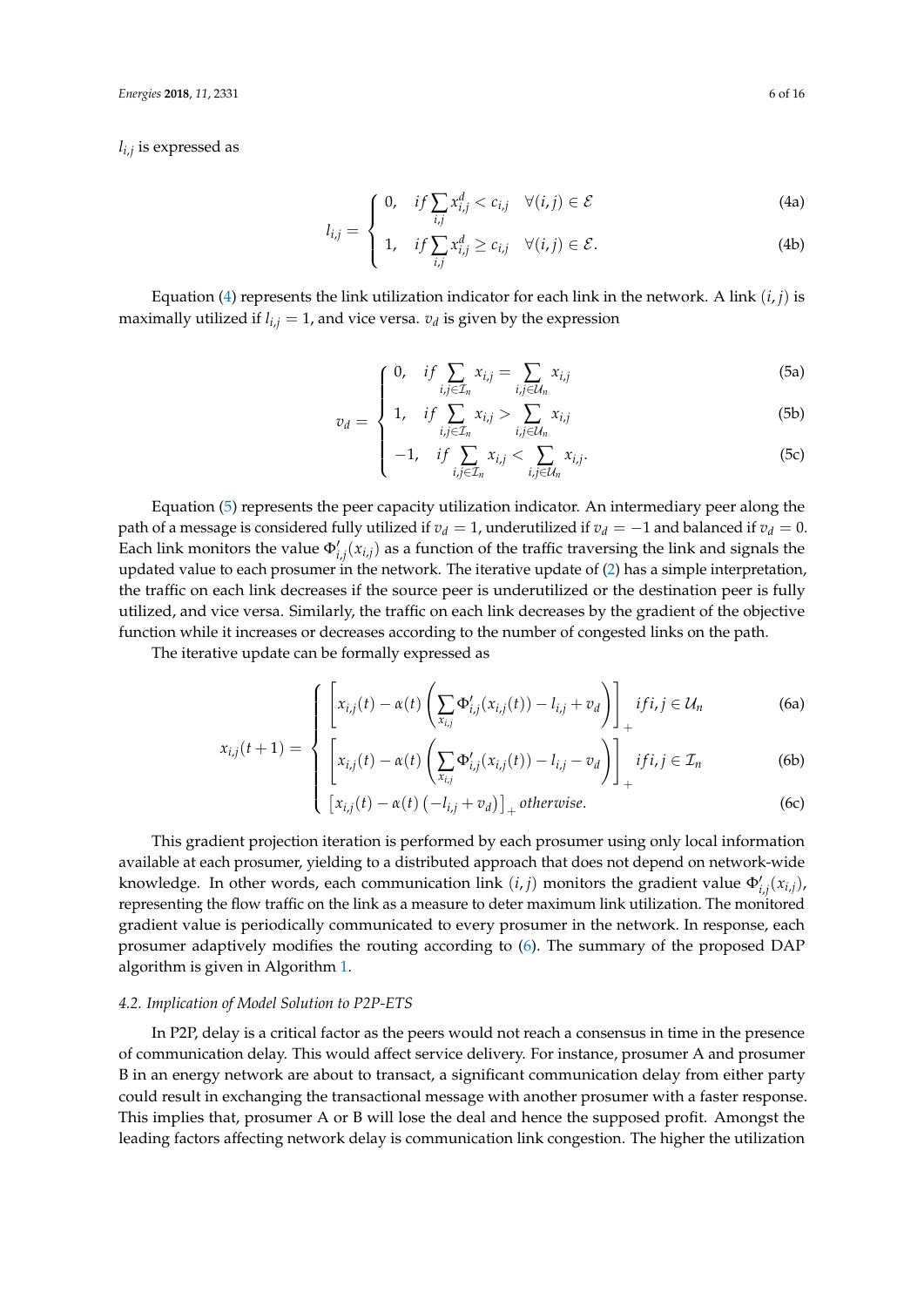rate, the longer the queuing rate and the longer it takes to deliver the messages. Thus, the convex objective function is chosen as the  $M/M/1$  delay formulated [\[23](#page-15-8)[,25\]](#page-15-10) as

<span id="page-7-2"></span>
$$
\sum_{x_{i,j}^d} \Phi_{i,j}(x_{i,j}) = \sum_{i,j} \frac{x_{i,j}}{c_{i,j} - x_{i,j}}
$$
\n(7)

which has a direct relationship with the link capacity utilization. Obviously, minimizing [\(7\)](#page-7-2), it can be observed that (and dropping the  $\Sigma$ *xi*,*<sup>j</sup>* for simplicity),  $\Phi'_{i,j}(x_{i,j}) = \frac{c_{i,j}}{(x_{i,j}-c_{i,j})^2}$ , and that  $\Phi'_{i,j}(x_{i,j}) \to \infty$ , when  $x_{i,j} \to c_{i,j}$ . This restrains the links from operating too close to its capacity. For instance, the delay cost function assigns an increasing convex cost that tends to infinity as the traffic in each link approaches its capacity. This implies that the traffic messages will be slowed down to avoid congestion and the possible collapse or failure of the network. Here, Φ*i*,*<sup>j</sup>* acts as a barrier function and link capacity constraints are enforced penalizing those solutions that violate it. Apart from using the M/M/1 delay function as a congestion indicator, the delay function is selected to form a basis of comparison with the related work.

<span id="page-7-1"></span>**Algorithm 1** Proposed DAP Routing Algorithm.

*Input:*  $\mathcal{G}(t) = (\mathcal{V}, \mathcal{E}(t))$ *, the step-size,*  $\alpha$ *, and link capacity,*  $c_{i,j}$ *, for all*  $i \in \mathcal{N}$ 

**Output:** Cost function,  $\Phi_{i,j}(x_{i,j})$ , optimal energy demand messages,  $d_i(t)$ , and the traffic  $x_{i,j}^d$  carried on *each link*.

*Link's Algorithm:*  $t > 0$ *,* 

 $\mathcal{C}$ *compute*  $\Phi'_{i,j}(x_{i,j})$ , for all message values and  $\mathcal{B}$ roadcast  $\Phi'_{i,j}(x_{i,j})$  to the peers

*Peer's Algorithm:*  $t > 0$ *,* 

 $\textit{Receive } \Phi'_{i,j}(x_{i,j})$ 

*Based on the role of prosumer*  $n_i$  *at t, update*  $x_{i,i}$  *<i>using* [\(6\)](#page-6-1)

*Go to next time slot until maximum time-step is reached*

#### <span id="page-7-0"></span>**5. Simulation and Result Analysis**

To demonstrate the performance and the convergence of the proposed distributed algorithm, simulations are performed in Net2Plan; an open-source network planner tool developed in Java [\[23](#page-15-8)[,43\]](#page-16-8). The network topology is as shown in Figure [2](#page-8-0) adapted from [\[13\]](#page-15-12). A set of energy message request bits such as  $d_1 = 45$  kb,  $d_2 = 35$  kb,  $d_3 = 35$  kb,  $d_4 = 40$  kb, totalling  $\mathcal{D} = 155$  kb are considered. The 4 prosumers are connected by 12, 8, and 6 links for the three topologies considered as shown in Figure [2,](#page-8-0) i.e., full mesh, partial mesh and Bus topologies respectively.

The link capacities are set to a total of  $C = 400$  kb equivalent to 38.8% link utilization. The step size, *α*, is set to a constant value of 1 and 0.01. To consider the effect of suboptimal communication link constraints representing a typical scenario, we randomly lose some signal link update messages to verify the robustness of the algorithm to unreliable communication links arising from signal loss. Loss of signal on communication links may occur due to environmental factors or fault on the links. Thus, each communication link, (*i*, *j*), suffers a packet drop in the signal of messages of probability  $p_{i,j} = 0.1$  as presented in [\[8\]](#page-14-6). To further reflect a typical scenario, asynchronous communication is considered in all test cases. Asynchronous communication is a case where the prosumers communicate at different times and at different frequencies- a typical practical scenario. For the asynchronous update, the prosumers waited between 0–5 time steps before sending their updates. The simulation parameters are summarized in Table [2.](#page-8-1)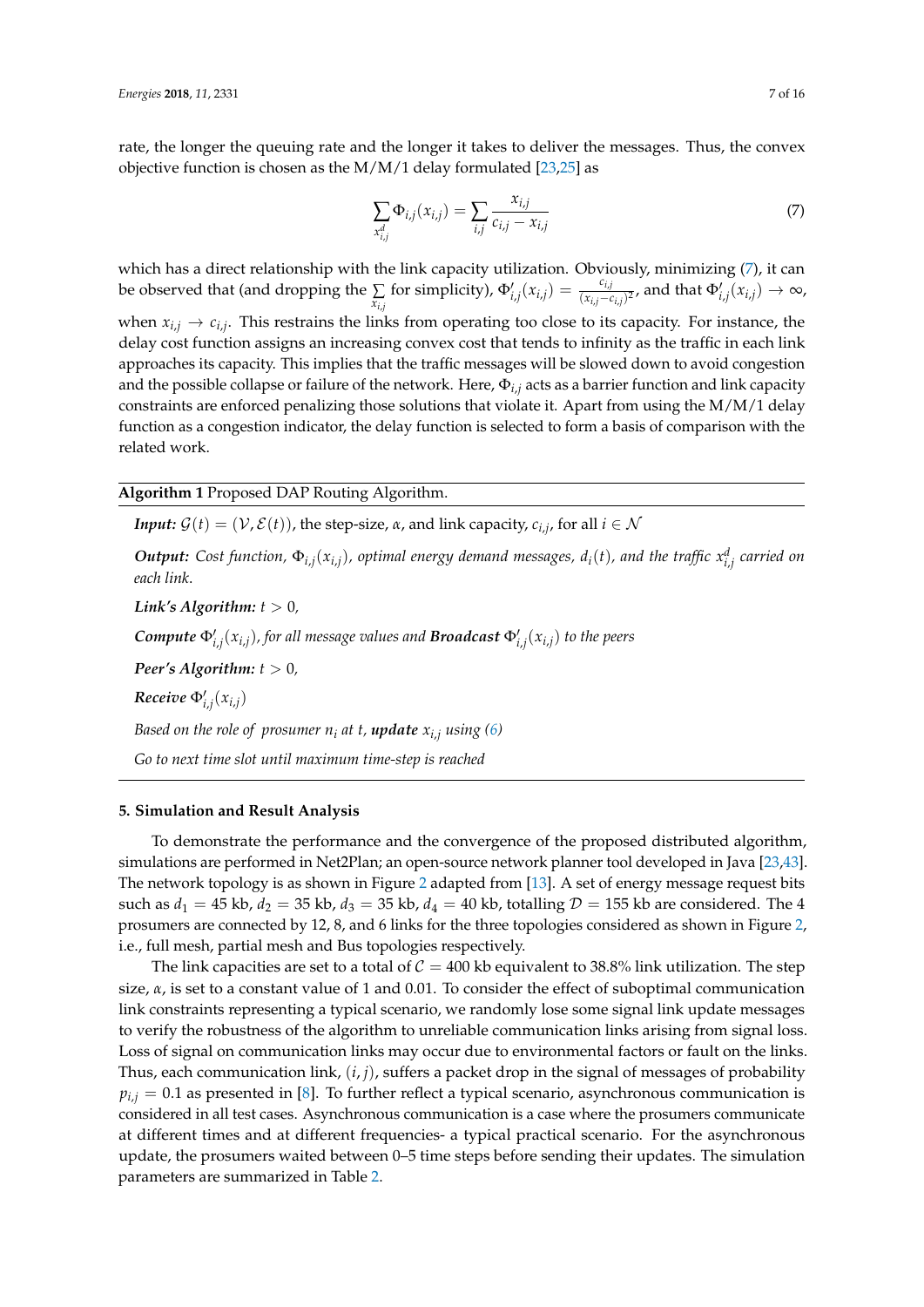<span id="page-8-0"></span>

<span id="page-8-1"></span>**Figure 2.** Bidirectional communication network used for the test cases of the proposed DAP routing algorithm: (**A**) Full mesh. (**B**) Partial mesh. (**C**) Bus topology.

| <b>Simulation Parameter</b>                | Value                 |  |  |
|--------------------------------------------|-----------------------|--|--|
| Demand/message request $d \in \mathcal{D}$ | $45, 35, 35, 40$ (kb) |  |  |
| $\alpha$                                   | 0.01, 1               |  |  |
| Signal loss probability                    | 0.1                   |  |  |
| Total link capacity                        | $C = 400$ kb          |  |  |
| Asynchronous message update                | 0-5 time steps        |  |  |

**Table 2.** Simulation parameters.

# *5.1. Performance Analysis of the DAP Routing Algorithm*

An algorithm is considered stable when it converges to a solution in a finite amount of time. This is a desirable property used to measure the algorithm performance and efficiency. The result is analysed based on the algorithm convergence time. Figures [3](#page-8-2) and [4](#page-9-0) show the algorithm convergence for the full mesh and partial mesh topology respectively.

<span id="page-8-2"></span>

**Figure 3.** Full mesh topology: (**Topmost plot**) Convergence of the transmitted messages. (**Middle plot**) Convergence of the communication links. (**Lower plot**) The network delay function.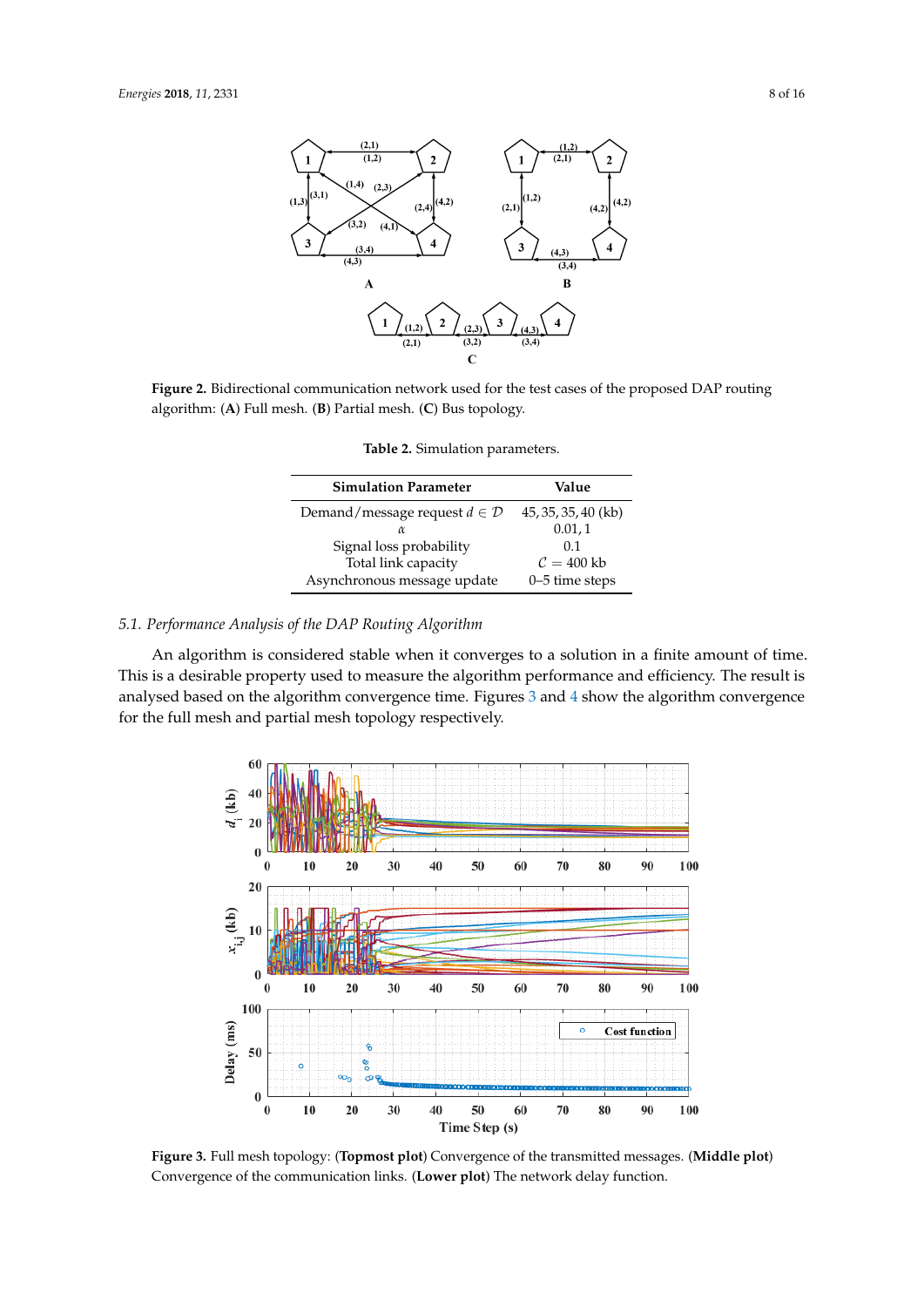The topmost plot of Figures [3](#page-8-2) and [4](#page-9-0) show the convergence of the transmitted messages, the middle plots show the evolution of the total transmitted messages on each link while, the lower plots show the evolution of the objective functions. A chaotic and state of instability start until the 24th time step can be observed for the three variable plots of Figure [3,](#page-8-2) however, a slower start was observed for the partial mesh of Figure [4,](#page-9-0) before the algorithm was able to find an optimal routing solution and converge to the optimal value. It can be observed from the considered network topologies that, the mesh configuration has the lowest delay cost of 7.5 ms compared with 9.7 ms and 13.5 ms for partial mesh and bus topology respectively. This is because all the peers in the full mesh configuration are connected to every other peer, so information can be sent easily and directly without going through an intermediary entity. However, a trade off exists in the number of resources used up; Full mesh has more links installed with somewhat complex configurations as the number of peers increases.

<span id="page-9-0"></span>

**Figure 4.** Half mesh topology: (**Topmost plot**) Convergence of the transmitted messages. (**Middle plot**) Convergence of the communication links. (**Lower plot**) The network delay function.

#### *5.2. Cases of Unreliable Communication Link and Varying Step Sizes*

In this section, a case of an unreliable communication network with a probability of signal loss on the communication links is considered, as well as varying the step sizes. Motivated by study [\[8\]](#page-14-6), the probability of loss was set to 0.1 for the full mesh topology. The results are as shown in Figure [5.](#page-10-0) It can be observed that the signal loss probability has little effect on the algorithm convergence compared with the ideal case which stabilizes at the 27th time step, but with a negligibly higher delay cost than the ideal case.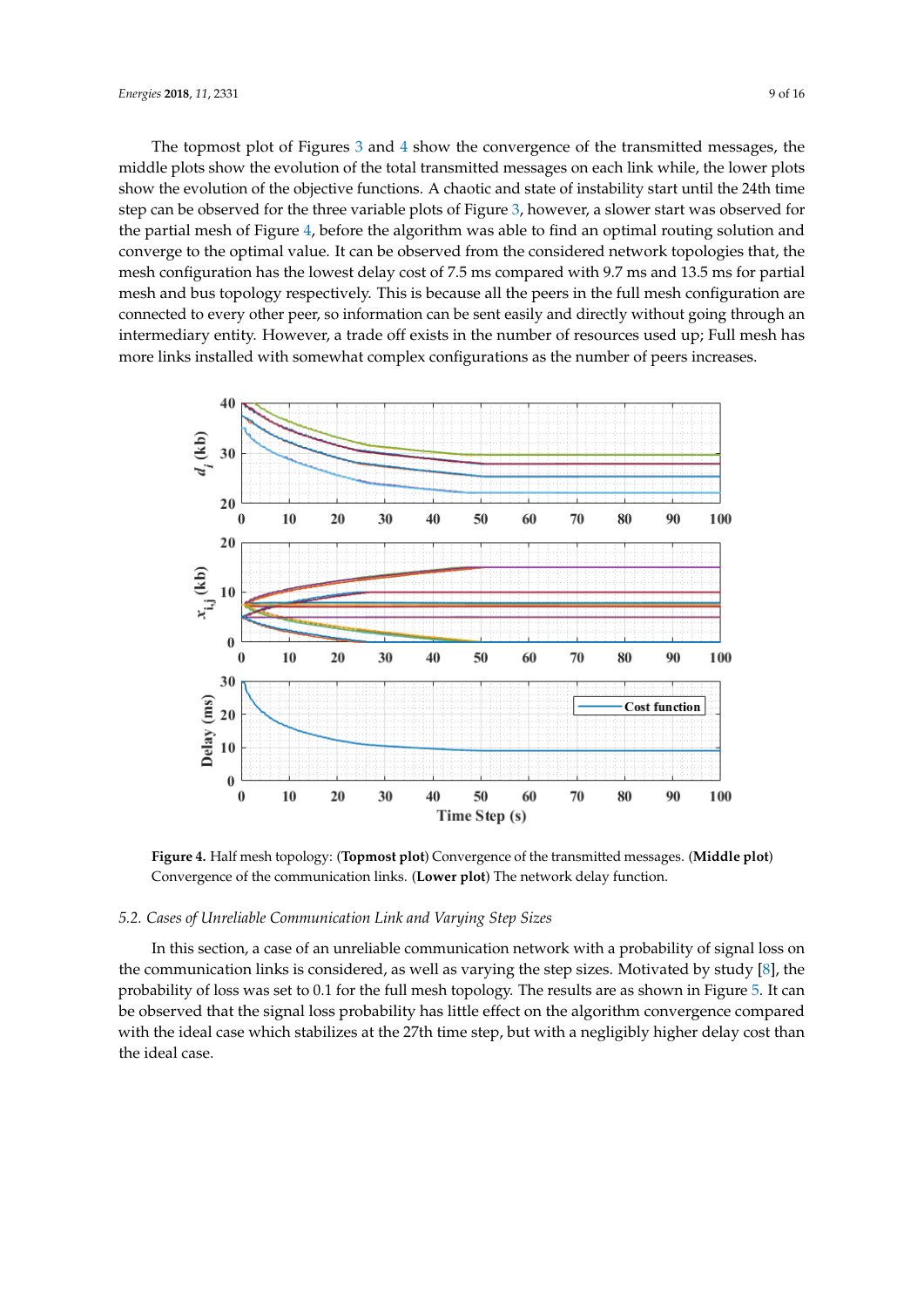<span id="page-10-0"></span>

**Figure 5.** Full mesh topology for probability of 0.1 loss: (**Topmost plot**) Convergence of the transmitted messages. (**Middle plot**) Evolution of traffic *xi*,*<sup>j</sup>* on each path. (**Lower plot**) The objective cost delay function.

Figure [6](#page-10-1) shows the result for the network delay of different values of  $\alpha$ , i.e.,  $\alpha = 1$ , 0.01 and probability of signal loss of 0.1 for the 3 topologies. It can be observed that, in addition to having the lowest delay function, the full mesh topology has the lowest network delay compared with other topologies due to the direct connection between all peers in the network. However, this configuration uses more network resources leading to higher network and installation costs. In addition, for a larger network, it would result in higher complexity as compared to other topologies. It can also be observed that, the network delay increases when  $\alpha = 0.01$  compared with  $\alpha = 1$  for the full and partial mesh, but the bus topology remains at the same level.

<span id="page-10-1"></span>

Figure 6. Total network delay for the 3 topologies for the case of probability of loss  $(0.1)$  with step sizes 1 and 0.01.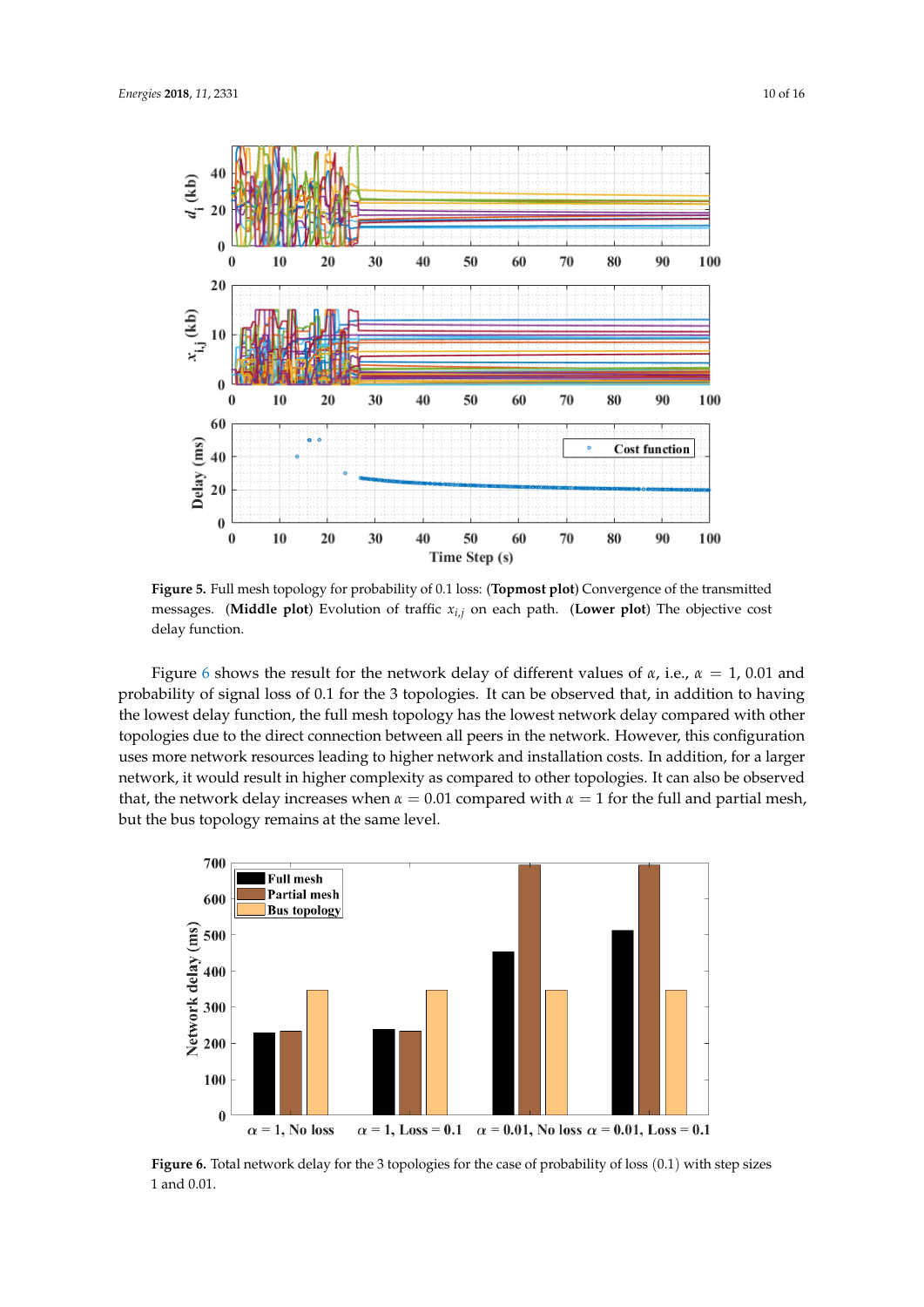Furthermore, considering the effect of different step sizes on the algorithm convergence, we vary  $\alpha = 1$  and 0.01 to obtain Figure [7.](#page-11-0) We find that Figure [7](#page-11-0) corroborates the fact that with higher step sizes, convergence is faster as compared to lower step sizes.

<span id="page-11-0"></span>

**Figure 7.** Convergence of the delay cost function for the 3 topologies for differing step sizes of 1 and 0.01.

## *5.3. Evaluating Congestion on the Communication Link*

The behaviour of the three network topologies is assessed further under varying degree of average link utilization as seen in Figure [8.](#page-11-1) It is observed that the time to attain optimal value increases as the network congestion increases. However, the full mesh topology outperformed the other topology configurations, which is evident from the direct connection between the peers.

<span id="page-11-1"></span>

**Figure 8.** Time to attain optimal value for the Three Network Topologies with varying link utilization.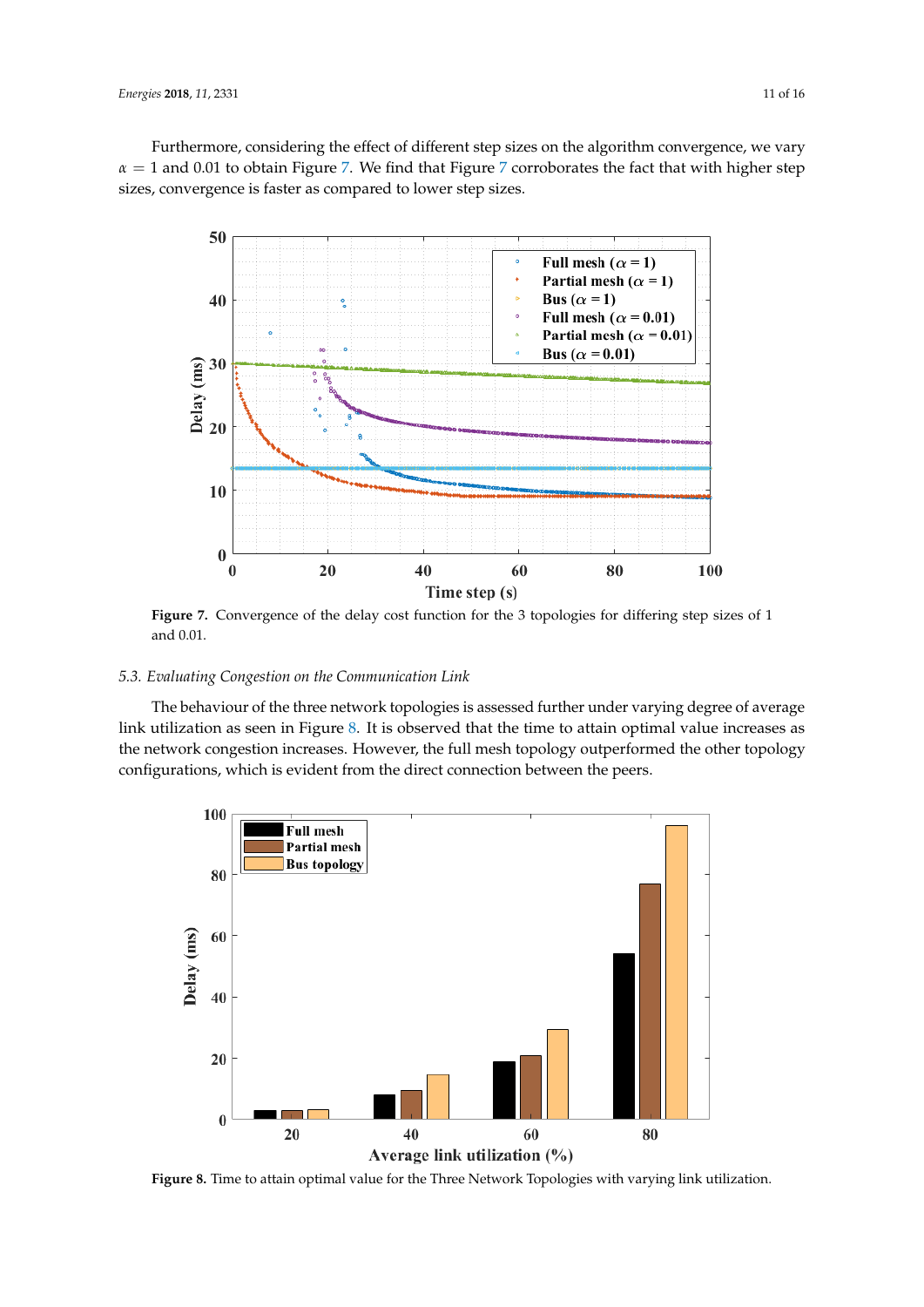Although this work is intended for energy network applications, it is worth noting that the algorithm can be applied to cyber-physical networks where the network is subject to lossy communication. In view of this, the proposed DAP routing algorithm offers a significant improvement over previously proposed link state routing algorithms in the literature. In Figure [9,](#page-12-0) we compare the optimal value obtained by DAP to HALO [\[25\]](#page-15-10) for the full mesh topology with varying degrees of link utilization.

<span id="page-12-0"></span>

**Figure 9.** Time to attain optimal value for the DAP algorithm and HALO algorithm over varying link utilization.

HALO is a hop-by-hop adaptive link state routing algorithm. As it can be seen, the DAP routing algorithm has lower optimal value (delay cost function) than HALO over the varying level of link capacity utilization. This is because, at each iteration, HALO updates are calculated based on the shortest path to each destination using link state marginal costs, whereas, DAP set a limiting indicator on the communication link using the gradient update of the link states. This also proves the DAP algorithm significance, as the utilization increases, the routing adaptively reroutes traffic via less congested links to realize a minimal network delay.

#### *5.4. Scalability Check to Increasing Number of Prosumers*

To assess the scalability of the algorithm, we increase the number of prosumers using a typical P2P unstructured architecture where each peer in the network is connected without any particular form. This topology reduces delay and complexity as well as saving costs [\[3\]](#page-14-2). Figure [10](#page-13-1) shows the resulting plot for delay cost function for 5, 10, 15 and 30 prosumers. It can be observed that as the number of distributed prosumers increase, the delay cost function increases in almost a linear fashion, which could be  $\mathcal{O}(n)$ . This delay is still within an acceptable tolerance for smart grid applications [\[3\]](#page-14-2).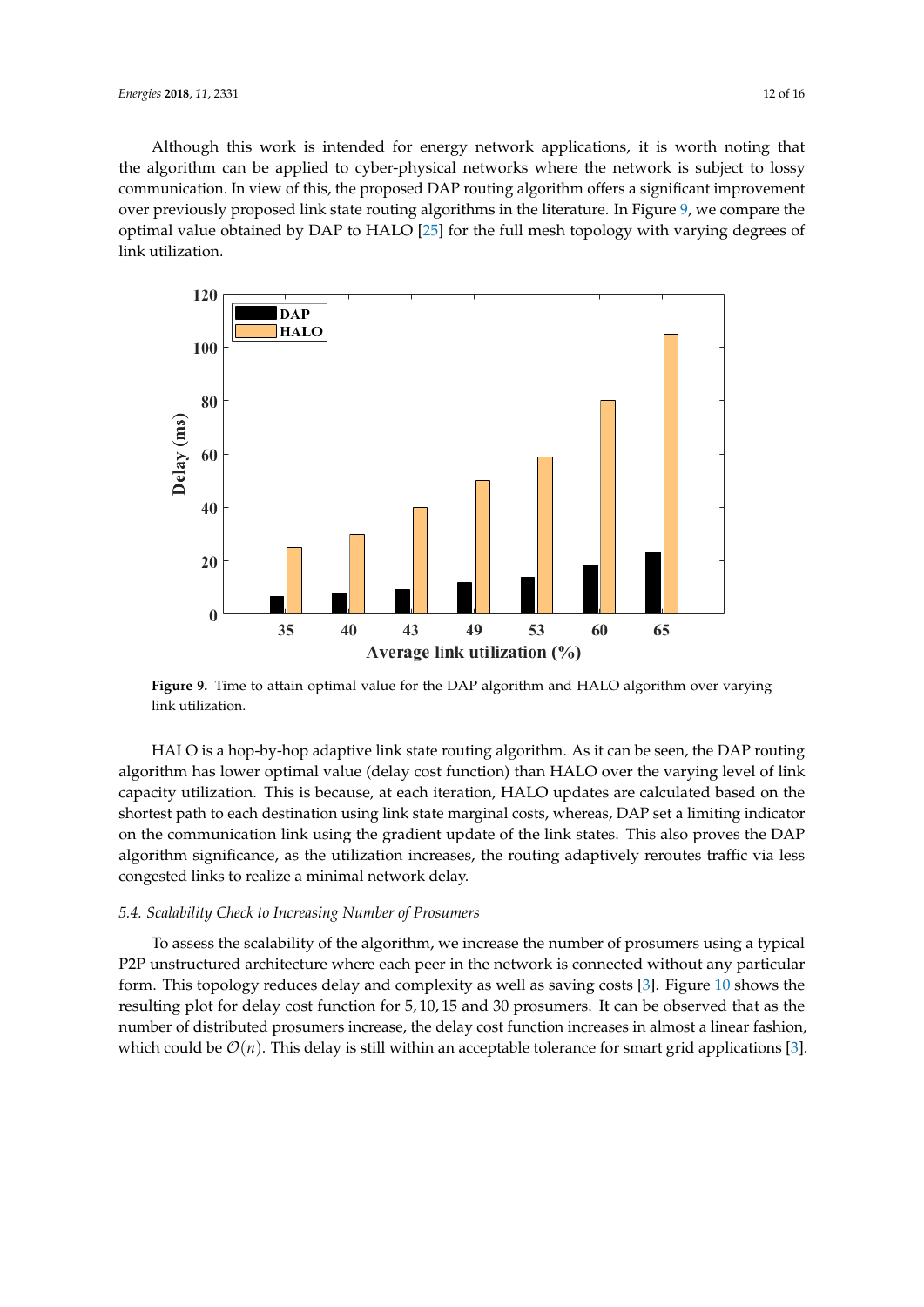<span id="page-13-1"></span>

**Figure 10.** Delay cost function for different number of prosumers.

# <span id="page-13-0"></span>**6. Conclusions**

In this paper, we have studied efficient message coordination in virtual microgrids taking into consideration realistic deployment scenarios involving imperfect communication links. We propose a DAP routing algorithm based on a MCF network optimization and gradient projection update, to mitigate the effects of lossy communication networks in P2P-ETS. Particularly, we addressed the problem of signal loss, delay and congestion using different topologies. The optimal value for the delay cost function achieved is much lower than previously proposed algorithms in the literature. The results show that the proposed routing algorithm is robust to packet loss over imperfect communication links with a 20% reduction in optimal delay compared with a hop-by-hop adaptive link state routing algorithm. This shows that for a fairly sized VMGs like 30, DAP routing algorithm recorded a delay cost of approximately 78 ms after convergence, which is within acceptable tolerance for smart grid applications. This work has a direct impact on several planning and coordination applications, especially in designing delay-sensitive networks like smart energy system by deciding the best topology and network capacity to use based on the required performance metrics and network complexity. In the future, we shall investigate the impact of prosumer processing capacity on optimal message routing amongst energy trading entities, as it also affects network delay.

**Author Contributions:** All the authors contributed to the paper. B.A. and O.J. conceived and modeled the mathematical formulation. A.I. and K.A. checked and corrected the model formulation. O.J. performed the simulation. O.J., B.A., A.I. and K.A. analyzed the result and wrote the paper. M.H., G.H. and H.G. reviewed and commented on the manuscript. All the authors have read and approved the final manuscript.

**Funding:** This research and the APC was funded by Manchester Metropolitan University, and The Engineering and Physical Sciences Research Council (EPSRC) UK, with grant number EP/N03466X/1.

**Acknowledgments:** This research has been carried out within the Peer-to-Peer Energy Trading and Sharing—3M (Multi-times, Multi-scales, Multi-qualities) project funded by EPSRC (EP/N03466X/1).

**Conflicts of Interest:** The authors declare no conflict of interest.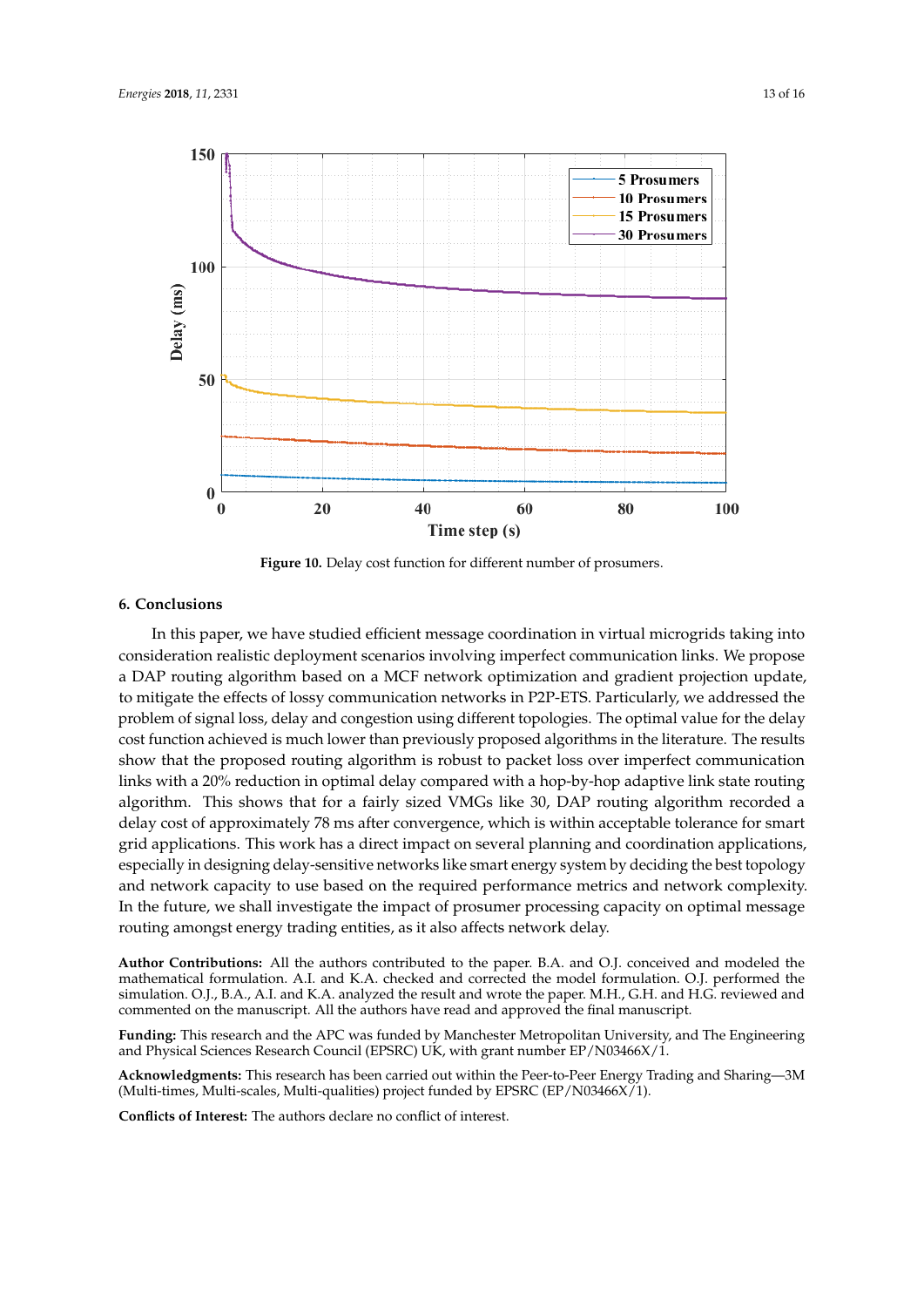# **Abbreviations**

The following abbreviations are used in this manuscript:

- DAP Distributed Adaptive Primal algorithm
- MCF Multicommodity flow network
- ETS Energy trading and sharing
- $G(t)$  The time-varying network graph
- $V$  Interconnected nodes representing the prosumers
- E Set of network links  $(i, j)$  connecting the prosumers
- *d<sup>i</sup>* Energy demand messages transmitted by each prosumer in the network
- $D$  Total energy demand messages in the network
- *x d i*,*j* The flow on link (*i*, *j*) corresponding to commodity *d*
- $x_{i,j}$  Total traffic flow on link  $(i, j)$
- $k_{i,j}$  Signal loss probability on link  $(i, j)$
- $n_i$  Source prosumer transmitting  $d_i$
- $n_j$  Destination prosumer receiving  $d_i$
- 
- *c*<sub>*i*,*j* Bandwidth capacity on link  $(i, j)$ <br> $\Phi$ *i*, Network delay function of link (</sub> Network delay function of link  $(i, j)$
- *l* Link utilization indicator for each link in the network
- *v* Peer capacity utilization indicator
- $U_n$  Egress link from a source or intermediary peer  $n_i$
- $\mathcal{I}_n$  Ingress link to an intermediary or destination peer  $n_i$
- $\mathcal{O}(n)$  Order of *n*

# **References**

- <span id="page-14-0"></span>1. Jogunola, O.; Ikpehai, A.; Anoh, K.; Adebisi, B.; Hammoudeh, M.; Son, S.Y.; Harris, G. State-of-the-art and prospects for peer-to-peer transaction-based energy system. *Energies* **2017**, *10*, 2016. [\[CrossRef\]](http://dx.doi.org/10.3390/en10122106)
- <span id="page-14-1"></span>2. Anoh, K.; Adebisi, B.; Jogunola, O.; Hammoudeh, M. Cooperative Hybrid Wireless-Powerline Channel Transmission for Peer-To-Peer Energy Trading and Sharing System. In Proceedings of the International Conference on Future Networks and Distributed Systems, Cambridge, UK, 19–20 July 2017; p. 7.
- <span id="page-14-2"></span>3. Jogunola, O.; Ikpehai, A.; Anoh, K.; Adebisi, B.; Hammoudeh, M.; Gacanin, H.; Harris, G. Comparative Analysis of P2P Architectures for Energy Trading and Sharing. *Energies* **2017**, *11*, 62. [\[CrossRef\]](http://dx.doi.org/10.3390/en11010062)
- <span id="page-14-3"></span>4. Liu, N.; Yu, X.; Wang, C.; Li, C.; Ma, L.; Lei, J. Energy sharing model with price-based demand response for microgrids of peer-to-peer prosumers. *IEEE Trans. Power Syst.* **2017**, *32*, 3569–3583. [\[CrossRef\]](http://dx.doi.org/10.1109/TPWRS.2017.2649558)
- <span id="page-14-4"></span>5. Sha'aban, Y.; Ikpehai, A.; Adebisi, B.; Rabie, K. Bi-Directional Coordination of Plug-In Electric Vehicles with Economic Model Predictive Control. *Energies* **2017**, *10*, 1507. [\[CrossRef\]](http://dx.doi.org/10.3390/en10101507)
- <span id="page-14-5"></span>6. Magnússon, S.; Weeraddana, P.C.; Fischione, C.A. Distributed approach for the optimal power-flow problem based on ADMM and sequential convex approximations. *IEEE Trans. Control Netw. Syst.* **2015**, *2*, 238–253. [\[CrossRef\]](http://dx.doi.org/10.1109/TCNS.2015.2399192)
- 7. Zhang, Z.; Chow, M.Y. Convergence analysis of the incremental cost consensus algorithm under different communication network topologies in a smart grid. *IEEE Trans. Power Syst.* **2012**, *27*, 1761–1768. [\[CrossRef\]](http://dx.doi.org/10.1109/TPWRS.2012.2188912)
- <span id="page-14-6"></span>8. Wu, J.; Yang, T.; Wu, D.; Kalsi, K.; Johansson, K.H. Distributed optimal dispatch of distributed energy resources over lossy communication networks. *IEEE Trans. Smart Grid* **2017**, *8*, 3125–3137. [\[CrossRef\]](http://dx.doi.org/10.1109/TSG.2017.2720761)
- <span id="page-14-7"></span>9. Anoh, K.; Ikpehai, A.; Bajovic, D.; Jogunola, O.; Adebisi, B.; Vukobratovic, D.; Hammoudeh, M. Virtual Microgrids: A Management Concept for Peer-to-Peer Energy Trading. In Proceedings of the the 2nd International Conference on Future Networks & Distributed Systems, Amman, Jordan, 26–27 June 2018.
- <span id="page-14-8"></span>10. Anoh, K.; Bajovic, D.; Adebisi, B.; Vukobratovic, D.; Jakoveticx, D.; Cosovic, M. Distributed Energy Trading with Communication Constraints. In Proceedings of the 2018 IEEE PES Innovative Smart Grid Technologies Europe (ISGT Europe 2018), Sarajevo, Bosnia and Herzeqovina, 21–25 October 2018.
- <span id="page-14-9"></span>11. Liu, N.; Wang, J.; Wang, L. Distributed energy management for interconnected operation of combined heat and power-based microgrids with demand response. *J. Modern Power Syst. Clean Energy* **2017**, *5*, 478–488. [\[CrossRef\]](http://dx.doi.org/10.1007/s40565-017-0267-2)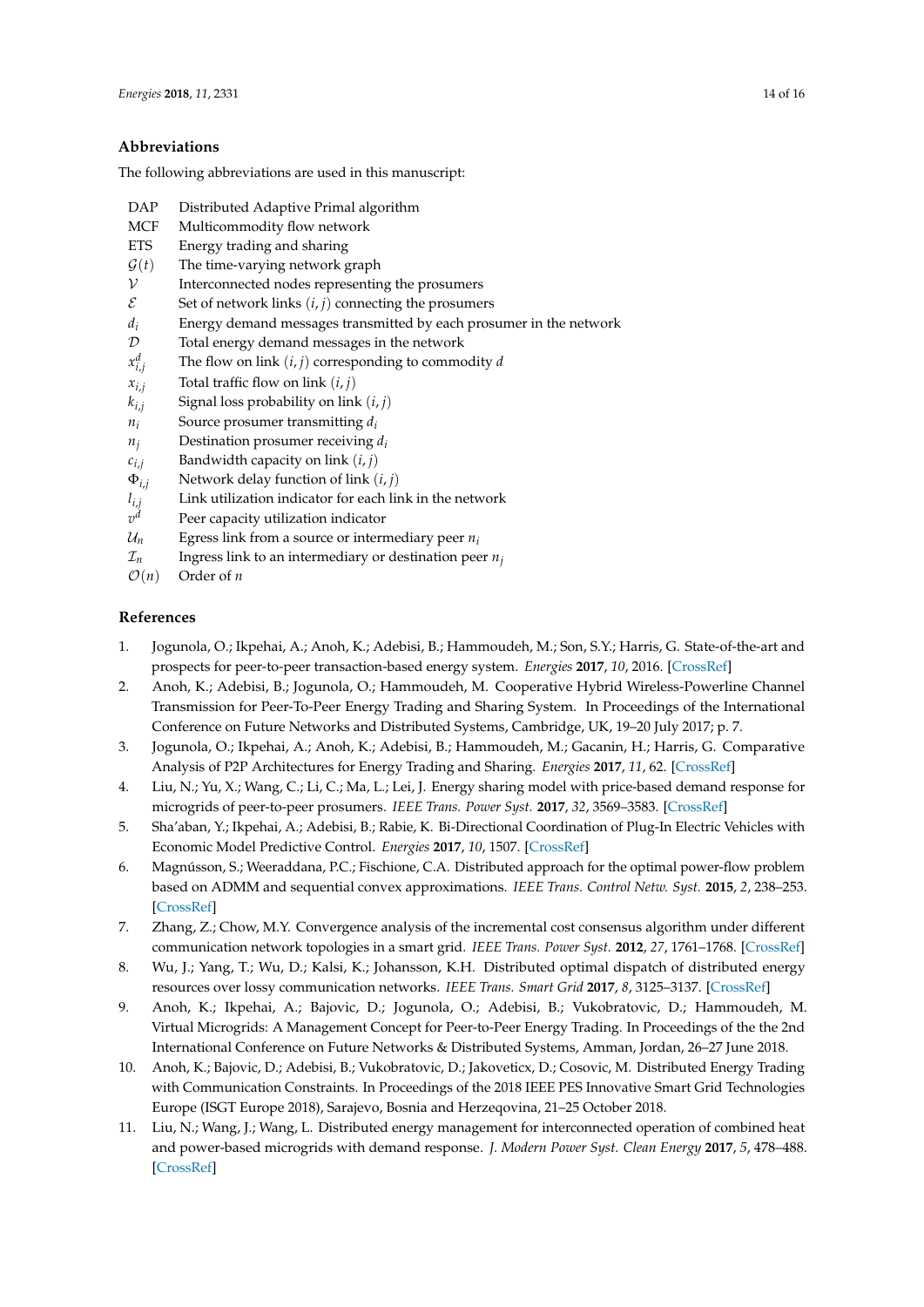- <span id="page-15-1"></span>12. Zhou, Y.; Ci, S.; Li, H.; Yang, Y.A. New framework for peer-to-peer energy sharing and coordination in the energy internet. In Proceedings of the 2017 IEEE International Conference on Communications (ICC), Paris, France, 21–25 May 2017; pp. 1–6.
- <span id="page-15-12"></span>13. Gregoratti, D.; Matamoros, J. Distributed energy trading: The multiple-microgrid case. *IEEE Trans. Ind. Electron.* **2015**, *62*, 2551–2559. [\[CrossRef\]](http://dx.doi.org/10.1109/TIE.2014.2352592)
- <span id="page-15-21"></span>14. Liu, M.; Shi, Y.; Liu, X. Distributed MPC of aggregated heterogeneous thermostatically controlled loads in smart grid. *IEEE Trans. Ind. Electron.* **2016**, *63*, 1120–1129. [\[CrossRef\]](http://dx.doi.org/10.1109/TIE.2015.2492946)
- <span id="page-15-5"></span>15. Yang, T.; Lu, J.; Wu, D.; Wu, J.; Shi, G.; Meng, Z.; Johansson, K.H. A distributed algorithm for economic dispatch over time-varying directed networks with delays. *IEEE Trans. Ind. Electron.* **2017**, *64*, 5095–5106. [\[CrossRef\]](http://dx.doi.org/10.1109/TIE.2016.2617832)
- <span id="page-15-0"></span>16. Bahrami, S.; Amini, M.H.; Shafie-khah, M.; Catalao, J.P. A Decentralized Renewable Generation Management and Demand Response in Power Distribution Networks. *IEEE Trans. Sustain. Energy* **2018**. [\[CrossRef\]](http://dx.doi.org/10.1109/TSTE.2018.2815502)
- <span id="page-15-2"></span>17. Yang, T.; Wu, D.; Sun, Y.; Lian, J. Minimum-time consensus-based approach for power system applications. *IEEE Trans. Ind. Electron.* **2016**, *63*, 1318–1328. [\[CrossRef\]](http://dx.doi.org/10.1109/TIE.2015.2504050)
- 18. Xing, H.; Mou, Y.; Fu, M.; Lin, Z. Distributed bisection method for economic power dispatch in smart grid. *IEEE Trans. Power Syst.* **2015**, *30*, 3024–3035. [\[CrossRef\]](http://dx.doi.org/10.1109/TPWRS.2014.2376935)
- <span id="page-15-3"></span>19. Dominguez-Garcia, A.D.; Cady, S.T.; Hadjicostis, C.N. Decentralized optimal dispatch of distributed energy resources. In Proceedings of the 2012 IEEE 51st IEEE Conference on Decision and Control (CDC), Maui, HI, USA, 10–13 December 2012; pp. 3688–3693.
- <span id="page-15-4"></span>20. Zhang, Z.; Chow, M.Y. The influence of time delays on decentralized economic dispatch by using incremental cost consensus algorithm. In *Control and Optimization Methods for Electric Smart Grids*; Springer: Berlin, Germany, 2012; Volume 371, pp. 313–326.
- <span id="page-15-6"></span>21. Yang, S.; Tan, S.; Xu, J.X. Consensus based approach for economic dispatch problem in a smart grid. *IEEE Trans. Power Syst.* **2013**, *28*, 4416–4426. [\[CrossRef\]](http://dx.doi.org/10.1109/TPWRS.2013.2271640)
- <span id="page-15-7"></span>22. Yang, T.; Wu, D.; Sun, Y.; Lian, J. Impacts of time delays on distributed algorithms for economic dispatch. In Proceedings of the IEEE Power Energy Society General Meeting, Denver, CO, USA, 26–30 July 2015; pp. 1–5.
- <span id="page-15-8"></span>23. Marino, P.P. *Optimization of Computer Networks: Modeling and Algorithms: A Hands-on Approach*; John Wiley & Sons: Hoboken, NJ, USA, 2016.
- <span id="page-15-9"></span>24. Bertsekas, D.P. *Convex Optimization Algorithms*; Athena Scientific Belmont: Belmont, MA, USA, 2015.
- <span id="page-15-10"></span>25. Michael, N.; Tang, A. Halo: Hop-by-hop adaptive link-state optimal routing. *IEEE/ACM Trans. Netw.* **2015**, *23*, 1862–1875. [\[CrossRef\]](http://dx.doi.org/10.1109/TNET.2014.2349905)
- <span id="page-15-11"></span>26. Safdarian, A.; Fotuhi-Firuzabad, M.; Lehtonen, M. A distributed algorithm for managing residential demand response in smart grids. *IEEE Trans. Ind. Inform.* **2014**, *10*, 2385–2393. [\[CrossRef\]](http://dx.doi.org/10.1109/TII.2014.2316639)
- <span id="page-15-13"></span>27. Wang, H.; Huang, J. Incentivizing energy trading for interconnected microgrids. *IEEE Trans. Smart Grid* **2018**, *9*, 2647–2657. [\[CrossRef\]](http://dx.doi.org/10.1109/TSG.2016.2614988)
- <span id="page-15-14"></span>28. Amini, M.H.; Bahrami, S.; Kamyab, F.; Mishra, S.; Jaddivada, R.; Boroojeni, K.; Weng, P.; Xu, Y. Decomposition Methods for Distributed Optimal Power Flow: Panorama and Case Studies of the DC Model. In *Classical and Recent Aspects of Power System Optimization*; Elsevier: New York, NY, USA, 2018; pp. 137–155.
- <span id="page-15-15"></span>29. Almasalma, H.; Claeys, S.; Mikhaylov, K.; Haapola, J.; Pouttu, A.; Deconinck, G. Experimental Validation of Peer-to-Peer Distributed Voltage Control System. *Energies* **2018**, *11*, 1304. [\[CrossRef\]](http://dx.doi.org/10.3390/en11051304)
- <span id="page-15-16"></span>30. Nedic, A.; Ozdaglar, A. Distributed subgradient methods for multi-agent optimization. *IEEE Trans. Autom. Control* **2009**, *54*, 48–61. [\[CrossRef\]](http://dx.doi.org/10.1109/TAC.2008.2009515)
- <span id="page-15-17"></span>31. Su, L.; Vaidya, N.H. Robust multi-agent optimization: Coping with packet-dropping link failures. *arXiv* **2016**, arxiv:1606.08904.
- <span id="page-15-19"></span>32. Dominguez-Garcia, A.D.; Hadjicostis, C.N.; Vaidya, N.H. Resilient networked control of distributed energy resources. *IEEE J. Sel. Areas Commun.* **2012**, *30*, 1137–1148. [\[CrossRef\]](http://dx.doi.org/10.1109/JSAC.2012.120711)
- <span id="page-15-18"></span>33. Hadjicostis, C.N.; Vaidya, N.H.; Domínguez-García, A.D. Robust distributed average consensus via exchange of running sums. *IEEE Trans. Autom. Control* **2016**, *61*, 1492–1507. [\[CrossRef\]](http://dx.doi.org/10.1109/TAC.2015.2471695)
- <span id="page-15-20"></span>34. Carli, R.; Notarstefano, G.; Schenato, L.; Varagnolo, D. Analysis of Newton-Raphson Consensus for multi-agent convex optimization under asynchronous and lossy communications. *arXiv* **2017**, arxiv:1704.06147.